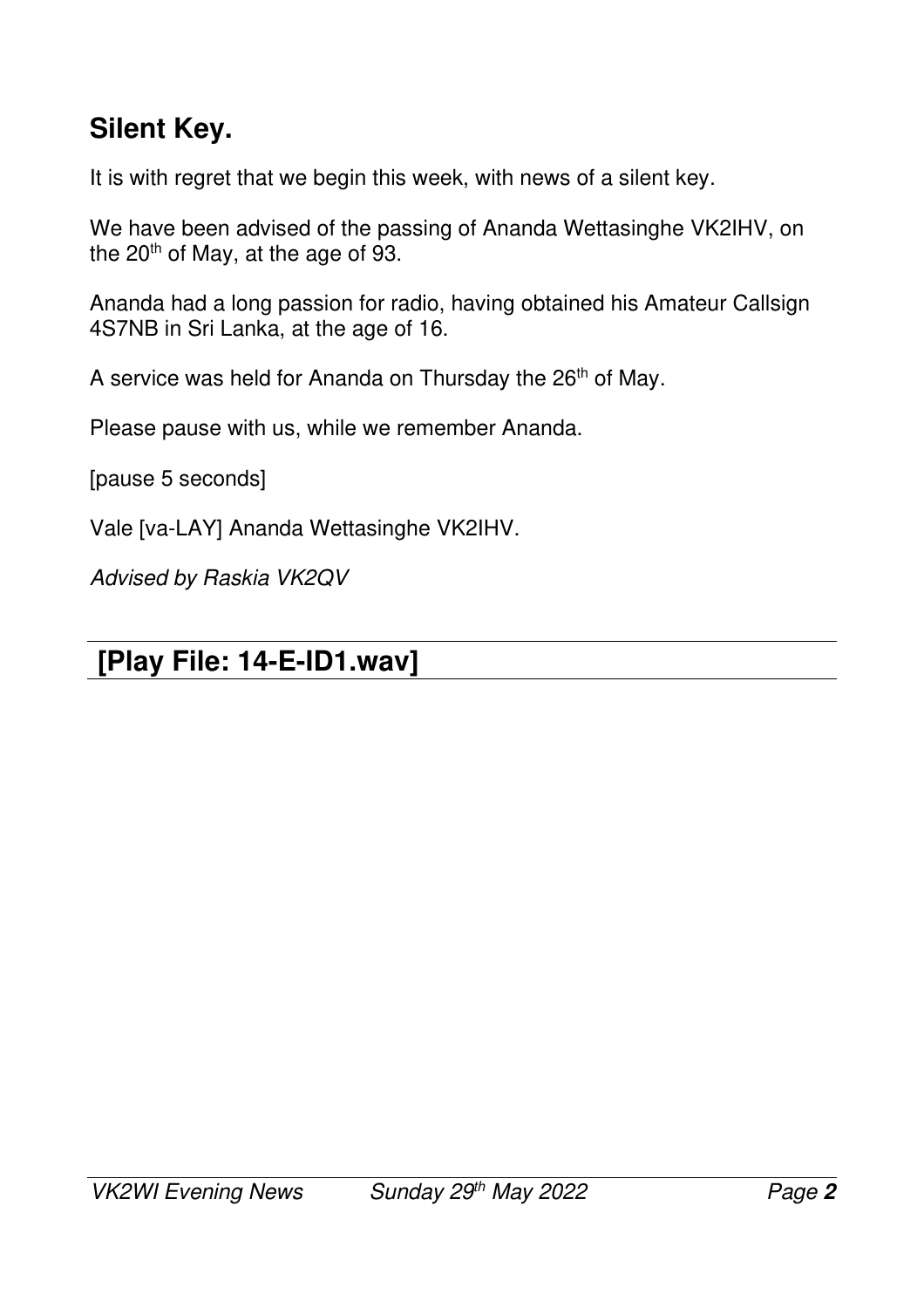#### **In the news from Amateur Radio New South Wales for this week;**

ARNSW is reintroducing in-person activities at VK2WI Dural, in line with current public health guidance.

Earlier today was another "Member Moring Meetup". Further events are being planned for later in the year.

As always, you can contact the ARNSW office via email, to office@arnsw.org.au, or by leaving a phone message on 02 9651 1490.

Later in this bulletin, we have a summary of on-air activities from both Sydney, and across New South Wales. We would welcome any updates from club and groups; simply email news@arnsw.org.au – we don't need full items, just the details of the activity and contacts. Don't forget, we always welcome reports on the outcome of recent activities, as well.

Tonight, we again welcome listeners on the EchoLink "HAM" conference, and the Australian & New Zealand EchoLink Network. Callbacks will also be taken after tonight's bulletin; our thanks to John VK3HJQ, and the Australian & New Zealand EchoLink Network team, for making this relay available.

VK2WI news bulletins are streamed live from our website, arnsw.org.au/audio, and recordings of previous bulletins are also available.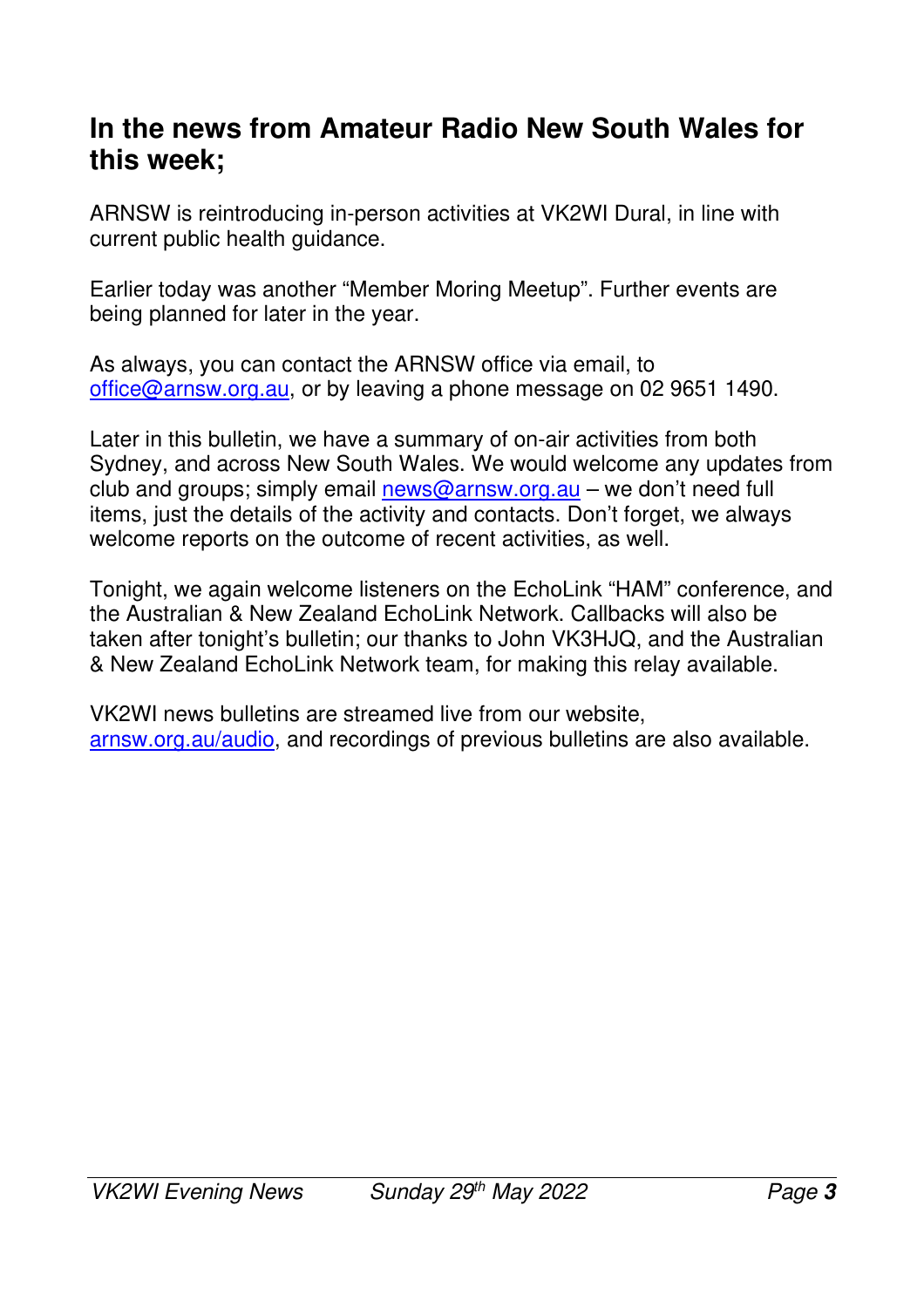## **Weekly Solar and Geophysical Report**

For the period of the  $20<sup>th</sup>$  to the  $26<sup>th</sup>$  of May; This report issued on the  $27<sup>th</sup>$  of May. First, the summary;

| Dates across     | 20 <sup>th</sup> | 21 <sup>st</sup> | 22 <sup>nd</sup> | 23 <sup>rd</sup> | 24 <sup>th</sup> | 25 <sup>th</sup> | 26 <sup>th</sup> |
|------------------|------------------|------------------|------------------|------------------|------------------|------------------|------------------|
| the columns are  |                  |                  |                  |                  |                  |                  |                  |
| 10cm Flux        | 166              | 167              | 165              | 158              | 147              | 137              | 123              |
| Fredericksburg   | 12               | 9                | 11               | 6                | 3                |                  |                  |
| Index (Afr)      |                  |                  |                  |                  |                  |                  | observed         |
| Australian Index |                  | 8                | 9                | 2                |                  | 3                |                  |
| (Aaus)           |                  |                  |                  |                  |                  |                  | estimated        |
| index            | ე.               | 97               | 93               | 84               | 81               | 82               | 78               |

Solar flare activity was at R1 level on the 20<sup>th</sup>, with an M3.0 flare at 0745UTC. Activity was then at low levels from the 21 $\mathrm{^{st}}$  until the 24 $\mathrm{^{th}}$ , before reaching R1 level again on the 25<sup>th</sup> with an M1.3 at 1824UTC. The 26<sup>th</sup> returned to low levels.

Geomagnetic activity remained at quiet levels all week.

F2 critical frequencies in Southern Australia, were generally near predicted monthly values, with some periods of enhancements. During local daylight hours, enhancement of 25% was observed on the 20<sup>th</sup>, 30% on the 21<sup>st</sup> and  $22<sup>nd</sup>$ , 20% on the  $23<sup>rd</sup>$ , 24<sup>th</sup> and  $25<sup>th</sup>$ ; and 15% on the  $26<sup>th</sup>$ . Local nights saw enhancement of 15% on the 20<sup>th</sup> and 21<sup>st</sup>, and 25% on the 22<sup>nd</sup>.

The forecast for the  $27<sup>th</sup>$  of May to the  $2<sup>nd</sup>$  of June;

Solar activity is expected to be moderate, with a chance of activity reaching R2 warning level. Geomagnetic conditions should generally be quiet.

Maximum Usable Frequencies are likely to be near predicted, to slightly enhanced.

*Data courtesy of Space Weather Services.*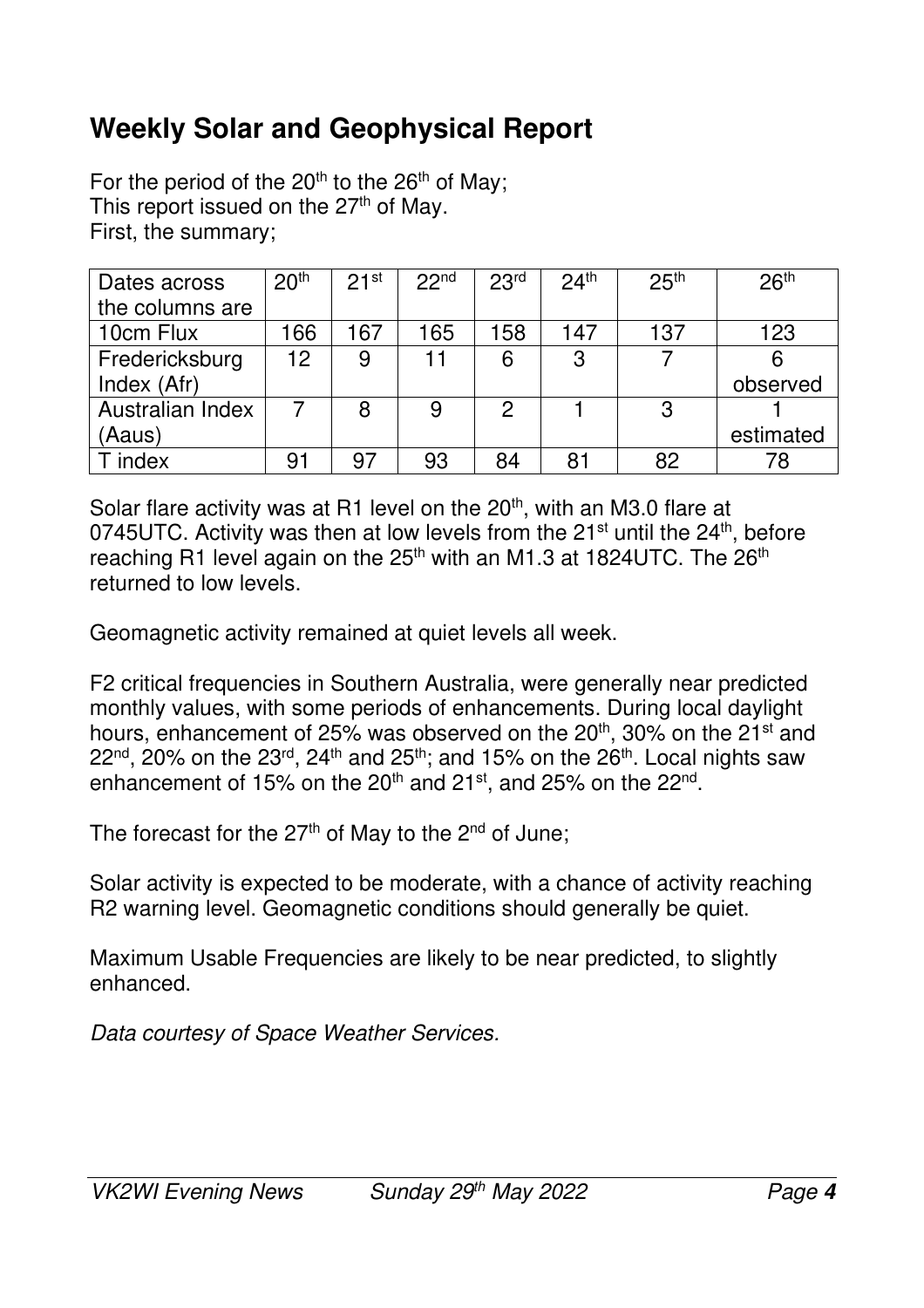## **Solar Flux Index update**

Here are the updated Solar Flux Index (SFI) figures for this week.

Having finished April, we had a;

Minimum of 96, Average of 132 and a Maximum of 164 With peak dates from the 1<sup>st</sup> to the 4<sup>th</sup>, and the 18<sup>th</sup> to the 29<sup>th</sup>.

Nearing the end of May, we are expecting a;

Minimum of 109, Average of 136 and a Maximum of 180 With peak dates from the 14<sup>th</sup> to the 26<sup>th</sup>.

And looking ahead to June, we are expecting a;

Minimum of 112, Average of 142 and a Maximum of 175 With peak dates from the 10<sup>th</sup> to the 24<sup>th</sup>.

*Update with thanks to Noel, VK2FUL.* 

[using daily data updates from: http://www.swpc.noaa.gov/products/usaf-45-day-ap-and-f107cm-fluxforecast]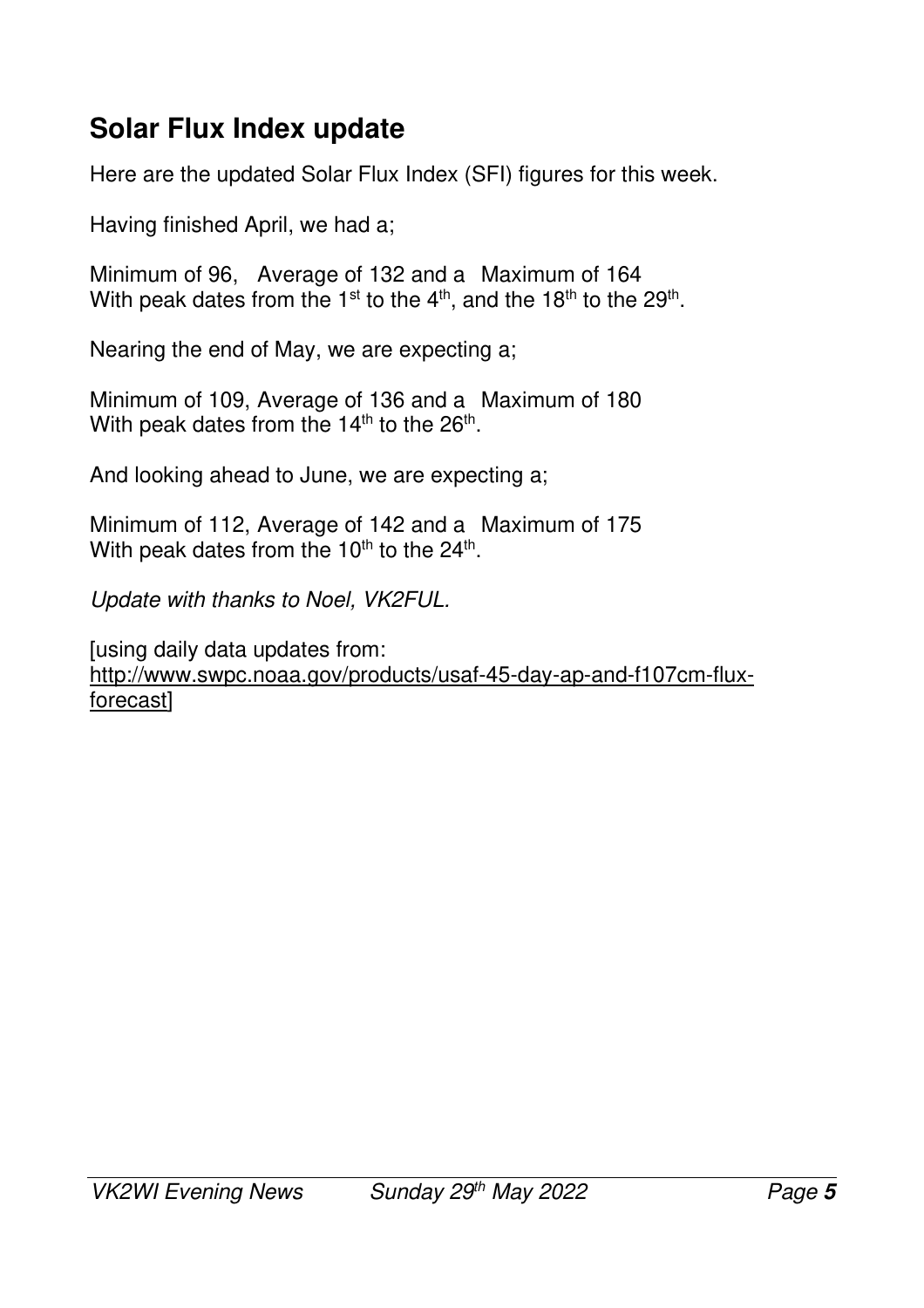### **What use is an F-call?**

Tonight, we continue with this series, written and produced by Onno VK6FLAB. Each episode looks at different aspects of the diverse hobby of Amateur Radio.

#### **[Play File: 15-FCAL064.wav]**

*Duration 1m55s In: "What use is an F-call?" Out: "I'm Onno VK6FLAB"* 

For more information about this series, including transcripts and useful resources for F-calls, Onno's website is; vk6flab.com, or follow him on Twitter, @VK6FLAB.

#### **[Play File: 16-E-ID2.wav]**   $\overline{\phantom{a}}$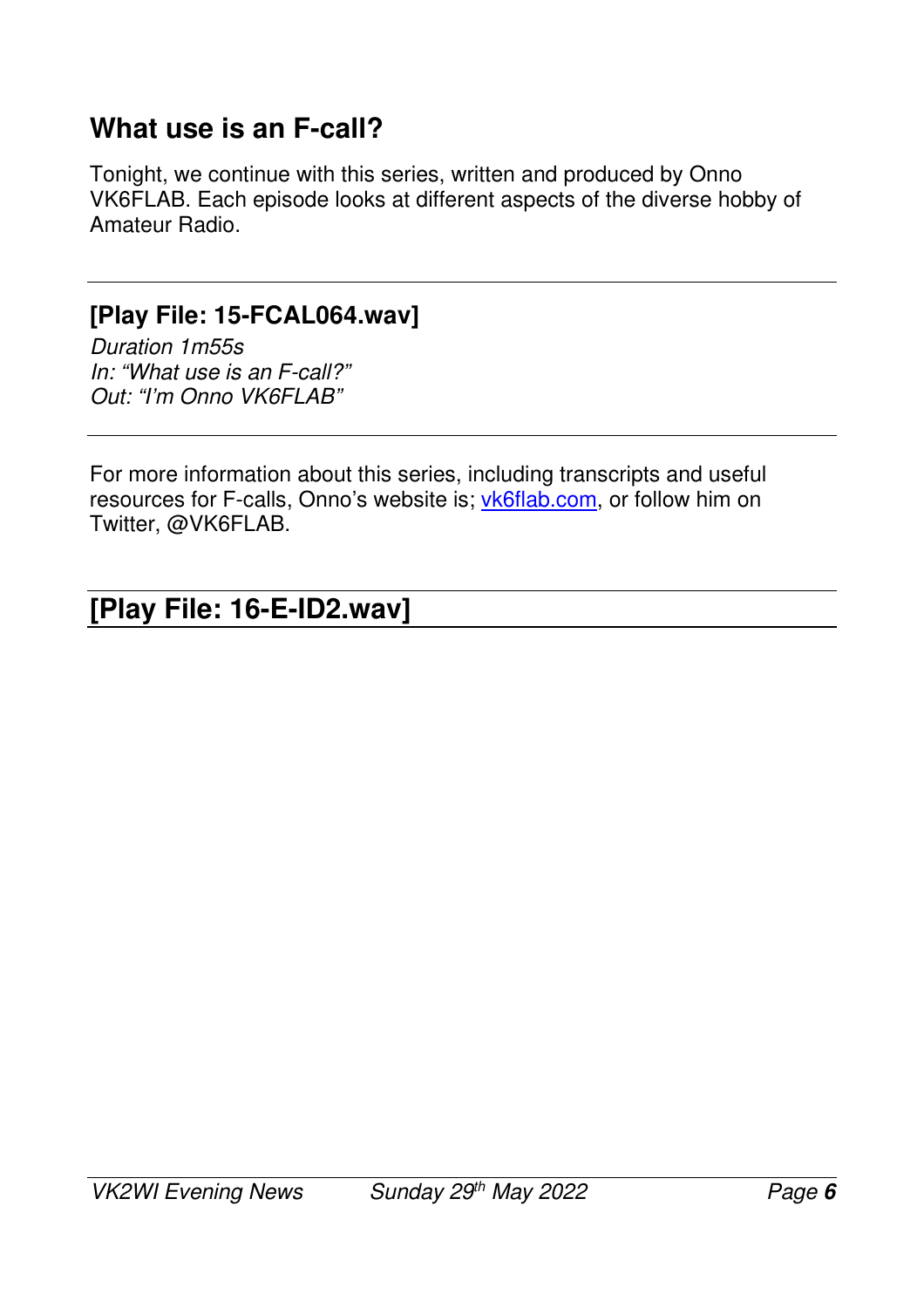## **ARRL DX news**

We start with stations active specially for the CQ WorldWide WPX CW contest, on this weekend;

CAPE VERDE; Pierre, HB9AMO, Philippe, HB9ARF and Marco, HB9CAT are active as D4Z from Sao Vicente, IOTA AF-086.

CAYMAN ISLANDS; William, KO7SS is active as ZF2SS from Cayman Brac, IOTA NA-016.

GEORGIA; Vaho, 4L8A is active as a Single Op/Single Band entry on 15m.

HAWAII; A group of operators are active as NH7T, as a Multi/Multi entry.

KUWAIT; Look for Abdallah, 9K2K.

MARTINIQUE; Mar, ON4RU is active as TO3F.

TUNISIA; Ash, 3V9A is active as 3V8SS as a Single Op/All Band/Low Power entry.

US VIRGIN ISLANDS; Mariano, LU8EOT is active as KP2B from St. Croix, IOTA NA-106.

.. and in other DX activity for this weel;

ARUBA; John, W2GD is active as P44W from Santa Cruz until May 31. He will be active in the contest as a Single Op/All Band/Low Power entry.

CHILE; Luis, CX1EK is active as CE2ML, and in the contest as XR2K as a Single Op/Single Band entry on 10 metres.

ST. KITTS AND NEVIS; Bob, WX4G is active as V4/WX4G from Calypso Bay, St. Kitts, until May 31. Activity is on 160 to 6 metres using CW, SSB, FT8, and FT4. He is also active as V48A in the contest.

HUNGARY; Operators HA0NAR, HA0HV, and HA7VK are active with special call HG22TISZA as part of the Tisza Cup contest. They will also be active in the contest as a Multi Op entry.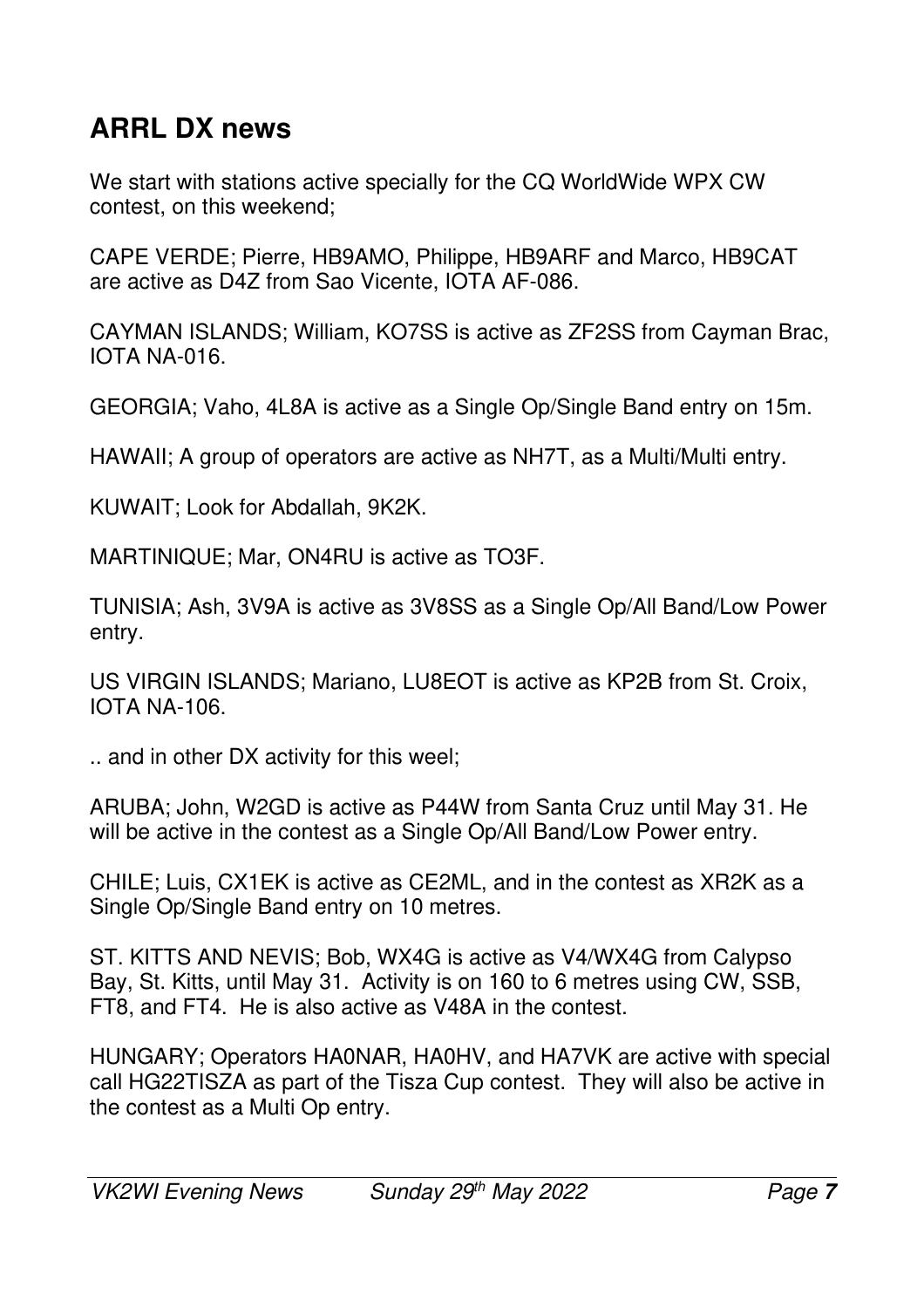TURKS AND CAICOS ISLANDS; Operators K4BAI and K4QPL are active as VP5/home calls from Providenciales, IOTA NA-002, until May 31. They are active as VP5M in the contest.

KOSOVO; Bodo, DF8DX and Rene, DL2JRM are active as Z68QQ from Gjilan until May 30. They are active in the CW contest as Z66BCC.

GUINEA; Jean-Philippe, F1TMY is active as 3X1A from Conakry. This may include being active from Los Island, IOTA AF-051.

THE GAMBIA; Gerard, F5NVF, Abdel, M0NPT and Luc, F5RAV are active as C5B from Bijol Island, IOTA AF-060, until June 7. Activity is on 80 to 10 metres using CW, SSB, FT8, FT4, and on Satellite QO-100.

GUADELOUPE; Reiner, DL2AAZ is active as TO2AZ from Basseterre Island, IOTA NA-102, until June 10. Activity is on 40 to 10 metres using CW and SSB.

MINAMI TORISHIMA; Take, JG8NQJ is active as JG8NQJ/JD1 until June 16. He has been active on 17 and 15 metres using CW.

OGASAWARA; Nobu, JA0JHQ is active as JD1BOW from Komagari, Chichijima until June 5. Activity is on 40 to 10 metres using CW and SSB. This includes being active in the upcoming All Asian CW DX contest.

GABON; Roland, F8EN is active as TR8CR until the end of July. Activity is on 40, 30, 20, and 17 metres using CW.

INDONESIA; Operators YB8HZ, YB8DKL, YC8ES, YC8AQY and YC8BNZ are active as home calls/p from the Sabalana and Tengah Islands, IOTA OC-247, until May 29.

THIS WEEKEND ON THE RADIO. The CQ World Wide WPX CW Contest, NCCC RTTY Sprint, NCCC CW Sprint and the K1USN Slow Speed CW Test are over the weekend.

The QCX CW Challenge, ICWC Medium Speed Test, OK1WC CW Memorial, RSGB FT4 Contest, Worldwide Sideband Activity Contest, RTTYOPS Weeksprint, Phone Weekly Test, A1Club AWT, CWops Test, VHF-UHF FT8 Activity Contest, Mini-Test 40 and the Mini-Test 80 are coming up from May 30 to June 1.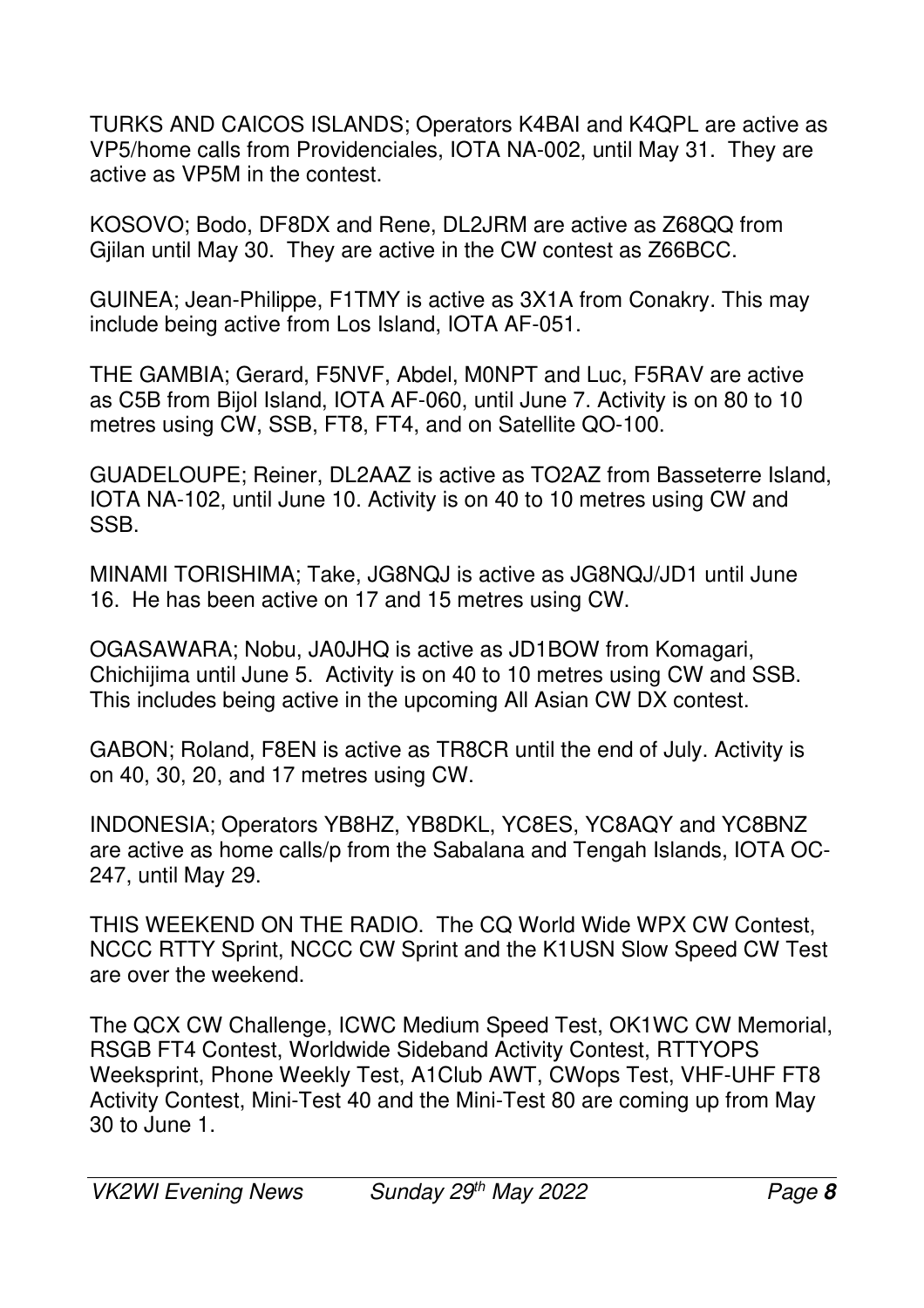### **WICEN News**

Last Sunday saw WICEN NSW provide communications support for Dementia Australia's Sydney Memory Walk and Jog. The event started and finished at Leichhardt Oval and took in the Bay Run athletic track. Three WICEN NSW members attended. A VHF repeater was deployed at Rod Park and eleven VHF handheld radios were distributed to the event organisers. 200 to 300 people participated, with the event being incident free.

WICEN NSW is providing communications support for several events in June. First is the Glow Worm Tunnel Marathon, from the 17<sup>th</sup> to the 19<sup>th</sup> of June, in the Wolgan Valley around Newnes. We are seeking volunteers to help out; please email Neil, VK2XNF, at neil.fallshaw@vrarescue.org.

Later in the month is True Grit, a military-inspired obstacle course race, on Saturday the 25<sup>th</sup> at Dargle Farm, Lower Portland. A few volunteers are still required; contact Nic VK2KXN at nicholas.mclean@vrarescue.org.

This year's Navshield is on the weekend of the  $16<sup>th</sup>$  and  $17<sup>th</sup>$  of July. It is a remote bushland navigational exercise involving many of the emergency services. WICEN NSW will be assisting the Bush Search and Rescue Unit of the SES with communications. If you would like to volunteer, email wicen.ops@vrarescue.org.

WICEN NSW voice nets are on Sunday evenings, starting at 6pm, on either the Chatswood 2 metre repeater, or the Kurrajong 70cm repeater. Please check the website for details.

WICEN NSW, is a communications support squad of VRA Rescue NSW. For more information on upcoming events, or how to join, visit the website at nsw.wicen.org.au.

For information about other WICEN groups; WICEN ACT is part of the Canberra Region Amateur Radio Club. Their website includes WICEN and general Club information and can be found at www.crarc.org.au. WICEN Victoria has a weekly net on Tuesday at 8:30pm, on 3.6MHz. More details on the web at vic.wicen.org.au.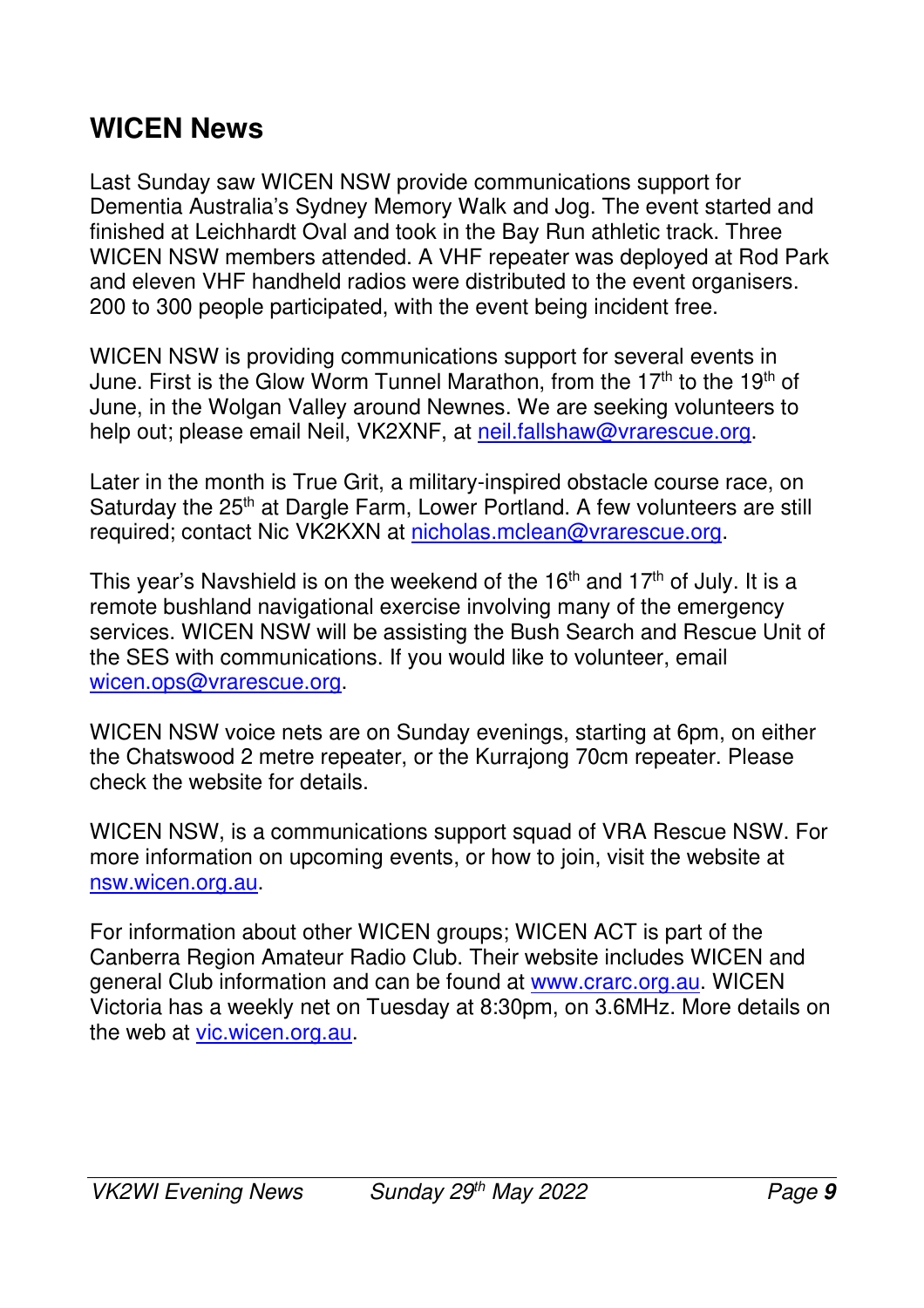#### **Club News**

We start this week with news from the Oxley Region Amateur Radio Club; The June general meeting is scheduled for  $2$ pm on Saturday the  $4<sup>th</sup>$  of June, at the SES Building in Port Macquarie. The meeting will be held in accordance with the club's COVID-19 Safety Plan.

VK2RCN repeaters are currently off air, due to a lightning strike in March. Required repairs include installation of a replacement underground power line to site, which has been delayed by recent rain.

It's now less than two weeks until the Oxley Region Amateur Radio Club's annual field day on Saturday and Sunday the 11th and  $12<sup>th</sup>$  of June, during the Queen's Birthday Long Weekend. The Field Day will be at the spacious Wauchope Showground Hall, with the Field Day Dinner at Port Macquarie Golf Club on Saturday night.

There are two club nets each week; the mid-week net starts at 7:30pm on Thursday nights, and the weekend net starts at 9am Sunday mornings. Both nets are on the VK2RPM 2 metre repeater, 146.7MHz with a 91.5Hz subaudible tone for access. VK2RPM is also available via EchoLink.

Candidates for the Foundation, Standard and Advanced Licences can contact the club via PO Box 712 Port Macquarie NSW 2444. A Foundation training and assessment weekend is planned for the near future, and Assessments for other licences will run once sufficient candidates have registered their interest.

For more information about the Oxley Region Amateur Radio Club, visit the website at *orarc.org*. The site contains a wealth of Amateur Radio items in addition to the club information. The newly published May 2022 web edition of the club's bimonthly newsletter "Oxtales" is now online; it's a 40-page issue with all the Field Day information, as well as a comprehensive introduction to the Nano VNA by Bob VK2ZRE. Past issues can be viewed on the website as well. You can also find the Club on Facebook; just search for Oxley Region Amateur Radio Club.

*Advised by Henry VK2ZHE For the Oxley Region Amateur Radio Club.* 

## **[Play ID File: 17-E-ID3.wav]**

*VK2WI Evening News Sunday 29th May 2022 Page* **10**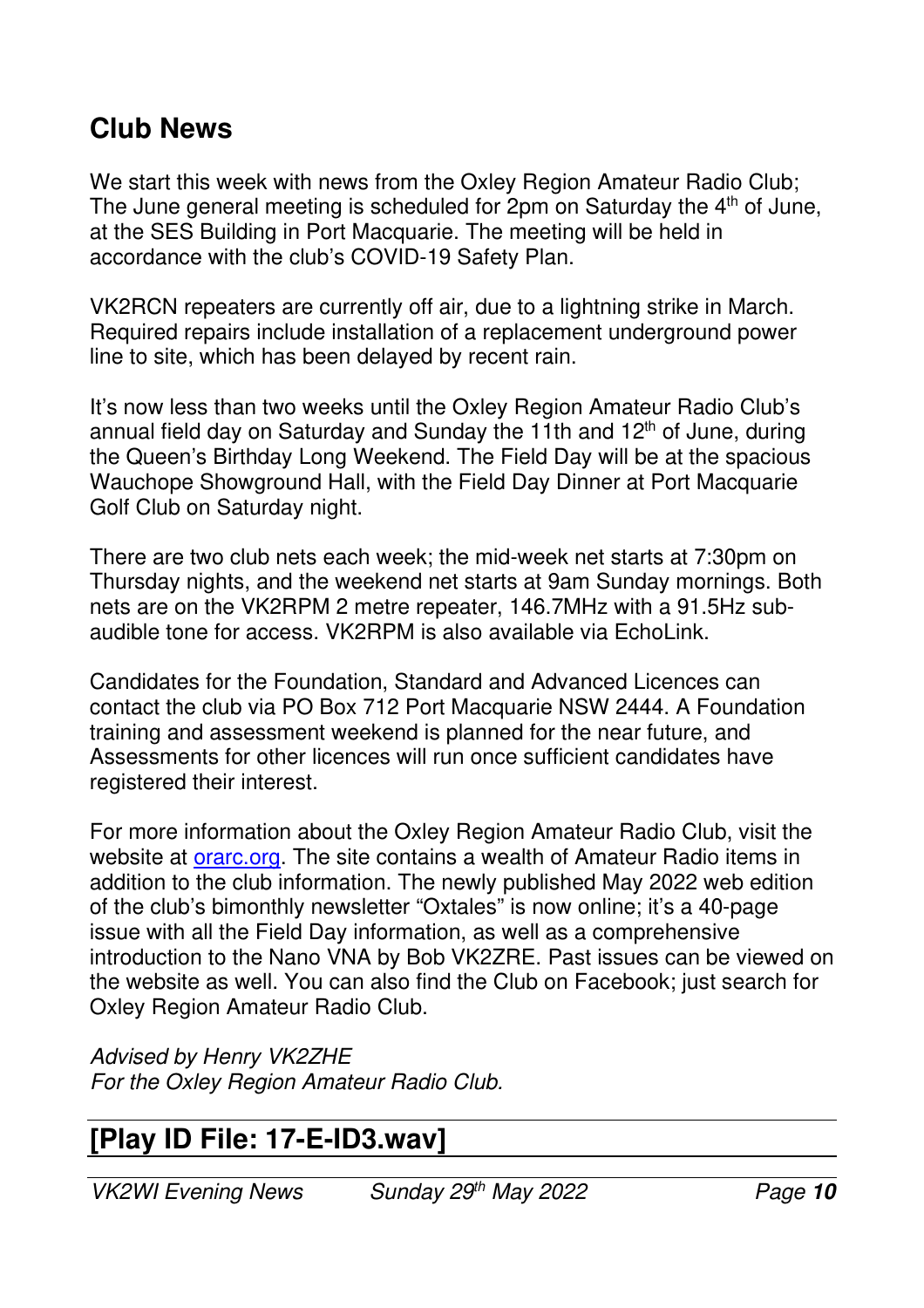## **Central Coast Amateur Radio Club**

Thank you to everyone who attended Mayham; there's still time to give your feedback using the online survey, at http://tiny.cc/ccarc; the survey closes at the end of May.

The next monthly business meeting of the club is next Saturday at 1pm. Details of the Special Resolution to change standing orders and dial in information, have been circulated by email.

At VK2RAG Somersby, the D-Star, RadNet DMR and 2m EchoLink services are fully functional. Brand Meister DMR and 70cm EchoLink and IRLP are still having problems.

Also at Somersby is a WebSDR, websdr.ccarc.org.au is currently configured to listen on 6 metres, 2 metres, 70 centimetres and 23 centimetres.

The Club's daily Morning Tea continues at 10am and after VK2WI News on Sunday mornings. The Thursday night net starts at 8pm. Both nets are on the VK2RAG 2m repeater – 146.725 MHz with 91.5Hz tone, and on EchoLink HAM and CCARC conferences.

The fortnightly SSTV net is hosted by Adrian VK2ABS. It's usually 2-3 rounds on the Club's 2 Metre WICEN repeater; 147.125 MHz with 91.5Hz tone. Adrian has had a large amount of support from other members and would love to see you drop in on the next net. Friday the  $10<sup>th</sup>$  of June at 7:30pm.

SSTV and Weekly nets are also video streamed live to the club's Facebook page, and recordings of past nets can be found, in the "Videos" section.

You can find out more about the CCARC on the web at ccarc.org.au; by phone on 02 43402500 or on social media by searching for Central Coast Amateur Radio Club; remember to "like" to follow for updates.

*73 Alan VK2MG Publicity Officer, Central Coast Amateur Radio Club.*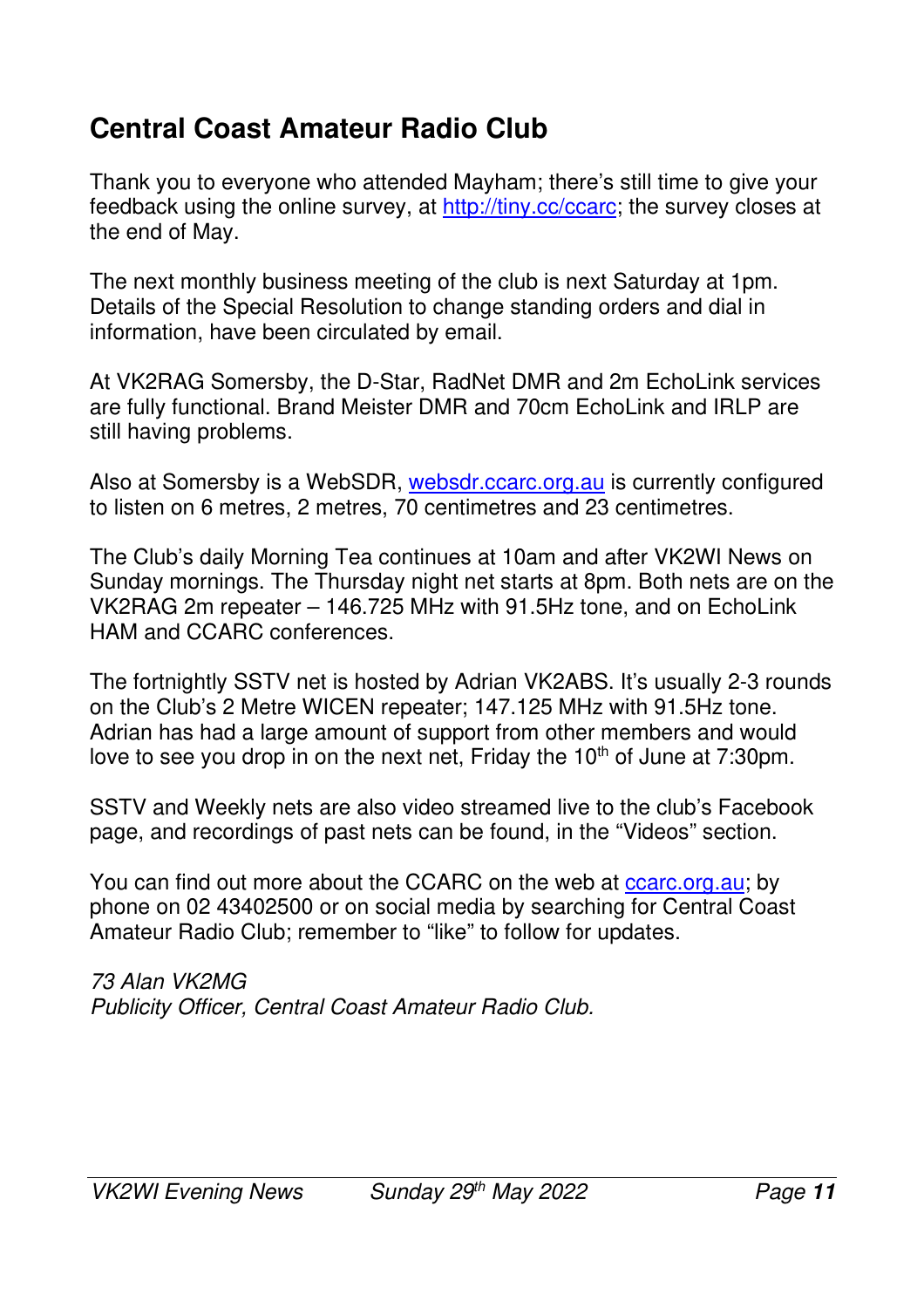# **Sydney ATV Group**

The Group's ATV repeater at Lawson in the Blue Mountains, transmits highdefinition TV on 445.50MHz, with analogue and digital inputs on 23cm.

Reception is possible over the Sydney Metro area, or via the British Amateur TV Club streaming web site; on the site, select the VK2 callsign and if requested, the HTML5 option. You can also text to say that you're watching – just enter /nick, a space then your name, your following text will appear in the column above.

Regular nets are on Monday evenings starting at 7:30pm. We regularly have technical talks, show our latest projects, general interest videos and much more.

You can call in during the net on the Lawson repeater, 147.325 MHz with positive offset, with reports, questions or help with receiving Amateur Television. Why not join in and find out more about this fascinating and fastgrowing aspect of digital amateur radio.

*Advised by John VK2ATU on behalf of the Sydney ATV Group.*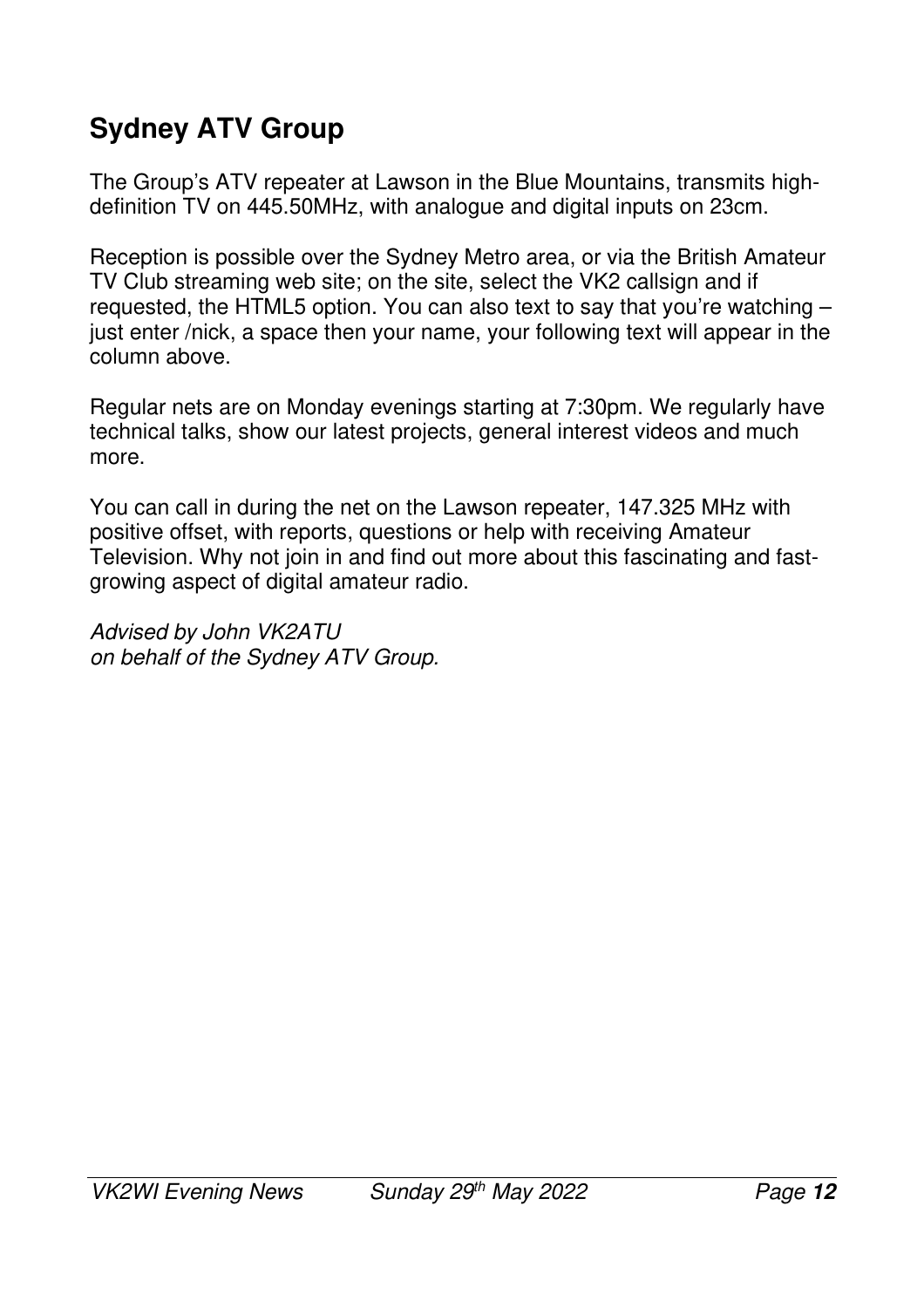## **St George Amateur Radio Society**

Monthly gatherings return to Connells Point, with the next one scheduled for this Wednesday the  $1<sup>st</sup>$  of June at 7:30pm.

Last year, Wal VK2ACE gave a presentation on the History of Telecommunications. The communications revolution began with the invention of the Morse Telegraph, closely followed by the Bell Telephone.

On Wednesday night, Wal presents part 2 of the series, examining the anatomy of the telephone itself, manual and automatic exchanges, and the networks that carried analogue communications right across Australia. Come with us on a tour the fascinating technology timeline from then to now, making frequent stops along the way to examine the major milestones.

As well as the presentation, there will a friendly rag chew, tea, coffee, biscuits and cake as well as many items of disposal equipment available for inspection and purchase.

The gathering will be "in person" at the Society's meeting rooms, Donnelly Park, Kyle Parade Connells Point – near South Hurstville. All members and visitors will need to sign-in. Doors open at 7:15pm for a 7:30pm start.

A reminder about submitting logs for the Don Edwards Memorial Slow Morse Contest, which was on the weekend of the  $14<sup>th</sup>$  and  $15<sup>th</sup>$  of May. Deadline for log submission is this coming Tuesday the 31<sup>st</sup> of May; you can check the contest rules online as there are bonus points to be had. All the details can be found on the website at sgars.org.

*73 de Peter VK2EMU For the St George Amateur Radio Society*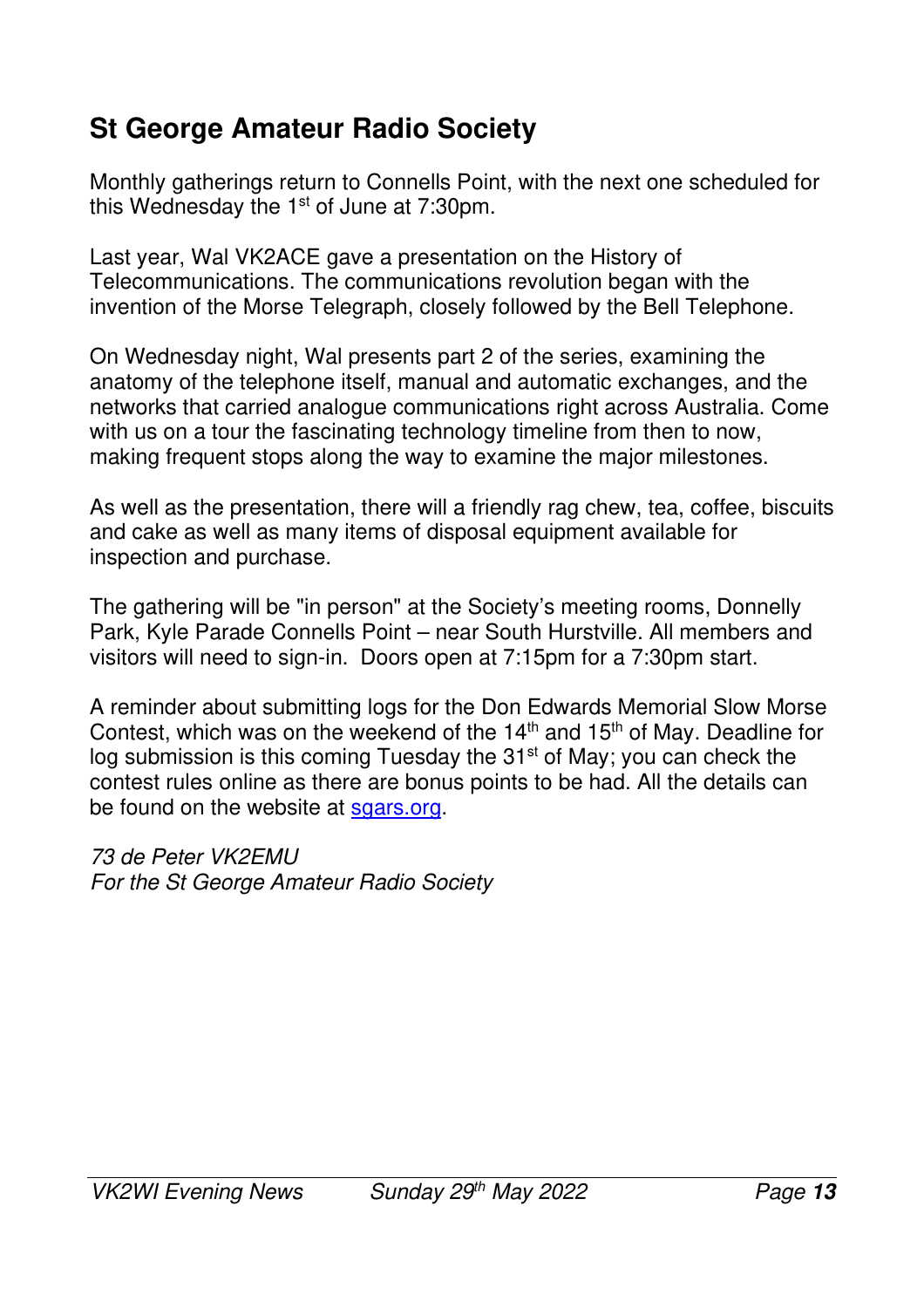## **Hornsby and Districts Amateur Radio Club**

At the Clubs AGM on the 24<sup>th</sup> of May, Matt VK2BAI was elected as the new President. Matt has been involved in radio for 44 years and is keen to showcase the wide-ranging benefits of being involved in Amateur Radio. Matt said he was pleased to accept this important role, and recognised immediate past president Rod VK2DAY, for his tireless work to date.

The HADARC committee members are; President: Matt VK2BAI; Vice-President: Robert VK2DIO Secretary: Stuart VK2BMX; Treasurer: Andrew VK2TAN Committee Members: Steve VK2KHA and Rod VK2DAY

At the next meeting, the guest speaker will be Brett Savill. Brett has long experience in executive roles in the communications industry, including executive roles with Broadcast Australia, Free TV and Zimi Australia. Brett will be talking about the changes in the telecommunications industry and the latest developments in 5G networks.

Members and visitors are welcome to attend this unique evening at the Mt Colah Community centre, on the  $28<sup>th</sup>$  of June. Come along and bring a friend. What a great way to promote radio!

The Club is is hosting "Airwaves by the Sea" on Saturday the  $4<sup>th</sup>$  of June, at Long Reef, from 4:30 pm. This is an opportunity to test your ability to go portable. Even if you have never gone portable before, it's an opportunity to learn from seasoned operators. With solar cycle 25 in an upswing, strong signals are being heard from Europe, and Colin VK2JCC has worked some very rare DX here. Bring along your portable equipment, antennas, batteries, should you have them. There are also coastal paths to repeaters not accessible in Hornsby. That's 4.30pm on Saturday the 4<sup>th</sup> of June.

The Club's website has up to date details on club activities; it's at www.hadarc.org.au. The club has a group on Facebook, which can be found by searching for VK2MA, and on twitter, @VK2MA.

*Submitted by Julian VK2YJS HADARC Publicity Officer.* 

### **[Play ID File: 18-E-ID4.wav]**